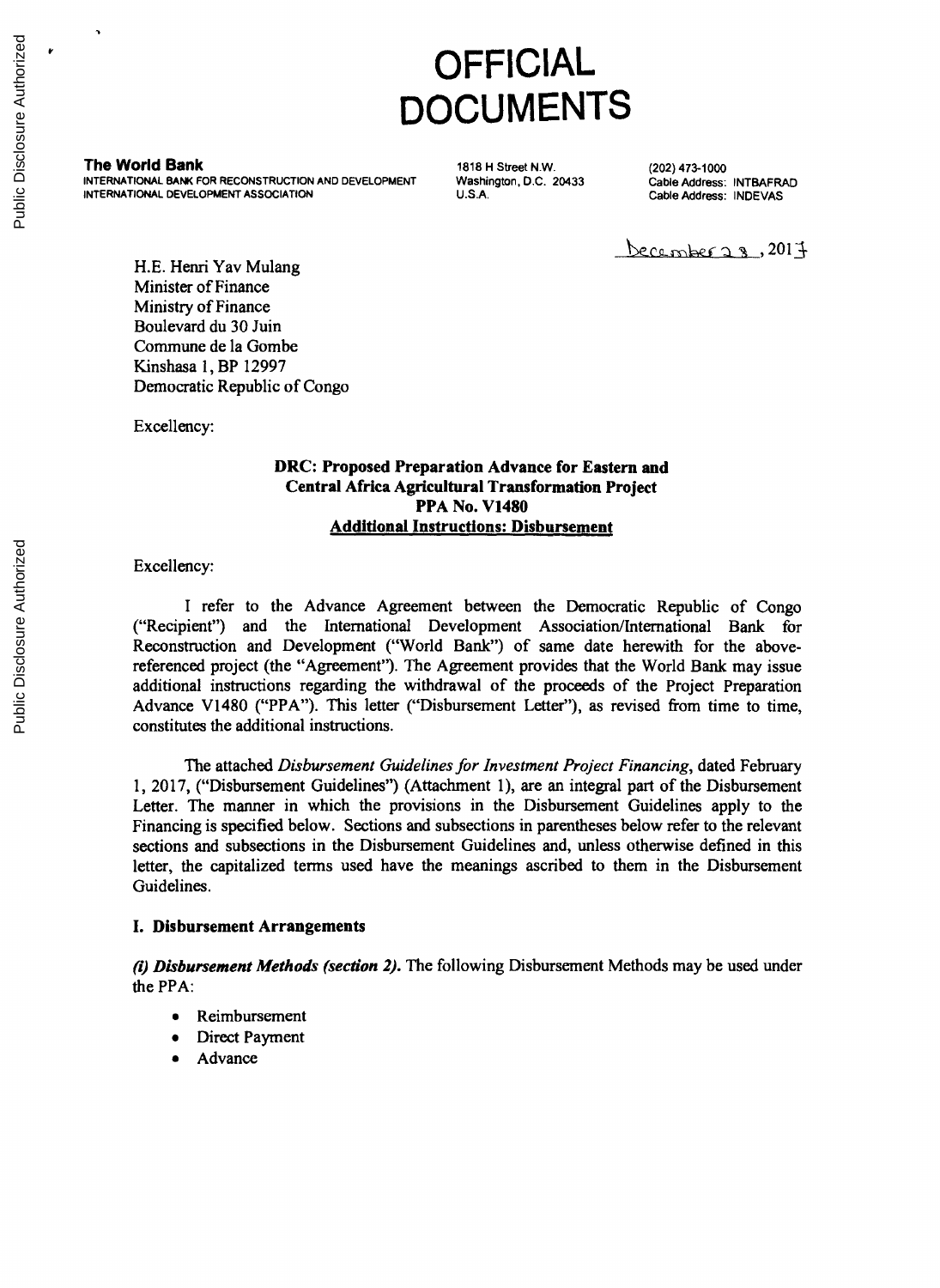*(ii) Disbursement Deadline Date (subsection 3.7).* The Disbursement Deadline Date is the Refinancing Date specified in the Agreement. Any changes to this date will be notified **by** the Association.

#### **II.** Withdrawal of PPA Proceeds

*(i) Authorized Signatures (subsection 3.1).* A letter in the Form attached (Attachment 2) should be furnished to the Association at the address indicated below providing the name(s) and specimen signature(s) of the official(s) authorized to sign Applications:

> Banque mondiale Boulevard Tshatshi **No** 49 Immeuble De Witte Commune de la Gombe Entre la Présidence de la République et le Grand Hôtel de Kinshasa Kinshasa, République Démocratique du Congo Attention de : Mr. Paul Noumba Um, pour le Directeur des opérations régionales pour l'Afrique Centrale, de l'Est et du Sud.

*(ii) Applications (subsections 3.2* **-** *3.3).* Please provide completed and signed (a) applications for withdrawal, together with supporting documents and **(b)** applications for special commitments, together with a copy of the commercial bank letter of credit, to the address indicated below:

> The World Bank Loan Department Delta Center, 13th Floor Menengai Road, Upper Hill Nairobi, Kenya Contact Telephone number: +254 20 **2936 000**

*(ii) Electronic Delivery (subsection 3.4).* The Association may permit the Recipient to electronically deliver to the Association Applications (with supporting documents) through the Association's Client Connection, web-based portal. The option to deliver Applications to the Association **by** electronic means may be effected if: (a) the Recipient has designated in writing, pursuant to the terms of subparagraph (i) of this Section, its officials who are authorized to sign and deliver Applications and to receive secure identification credentials ("SIDC") from the Association for the purpose of delivering such Applications **by** electronic means; and **(b)** all such officials designated **by** the Recipient have registered as users of Client Connection. **If** the Association agrees, the Association will provide the Recipient with **SIDC** for the designated officials. Following which, the designated officials may deliver Applications electronically **by** completing Form **2380,** which is accessible through Client Connection (https://clientconnection.worldbank.org). The Recipient may continue to exercise the option of preparing and delivering Applications in paper form. The Association reserves the right and may,

 $\frac{1}{2}$ ÷.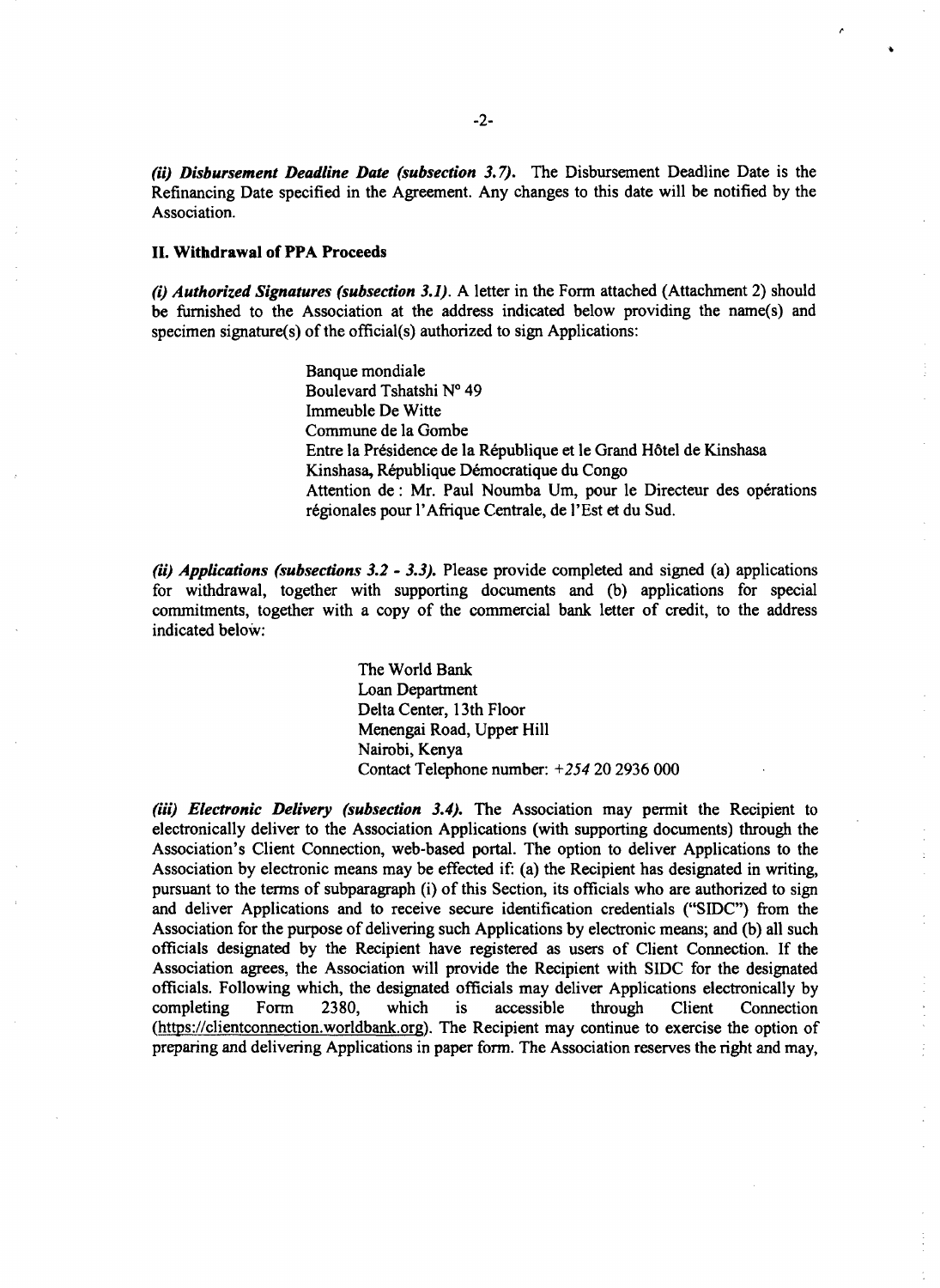in its sole discretion, temporarily or permanently disallow the electronic delivery of Applications **by** the Recipient.

*(iv) Terms and Conditions of Use of SIDC to Process Applications.* **By** designating officials to use SIDC and by choosing to deliver the Applications electronically, the Recipient confirms<br>through the authorized signatory letter its agreement to: (a) abide by the Terms and Conditions of<br>Use of Secure Identification Cr

(v) Minimum Value of Applications (subsection 3.5). The Minimum Value of Applications will be 20% of the advance ceiling amount.

## *(vi) Advances (sections 5 and 6).*

- *Type of Designated Account (subsection 5.3): Segregated*
- *\* Currency of Designated Account (subsection 5.4):* **USD**

# *Financial Institution at which the Designated Account Will Be opened (subsection 5.5(a)* **-** *(h)):* AFRILAND FIRST BANK, Kinshasa-Gombe

*\* Ceiling (subsection 6.1): USD 400,000*

# **III. Reporting on Use of PPA Proceeds**

*(i) Supporting Documentation (section 4).* Supporting documentation should be provided with each application for withdrawal as set out below:

- *\* For requests for Reimbursement and for reporting eligible expenditures paid from the Designated Account:*
	- o Statement of Expenditure in the form attached (Attachment 4)
	- o List of payments against contracts that are subject to the World Bank's prior review, in the form attached (Attachment *5)*
- *\* For requests for Direct Payment:* records evidencing eligible expenditures, e.g., copies of receipts, supplier invoices

*(ii) Frequency of Reporting Eligible Expenditures Paid from the Designated Account (subsection 6.3):* monthly

*(iii) Other Supporting Documentation Instructions*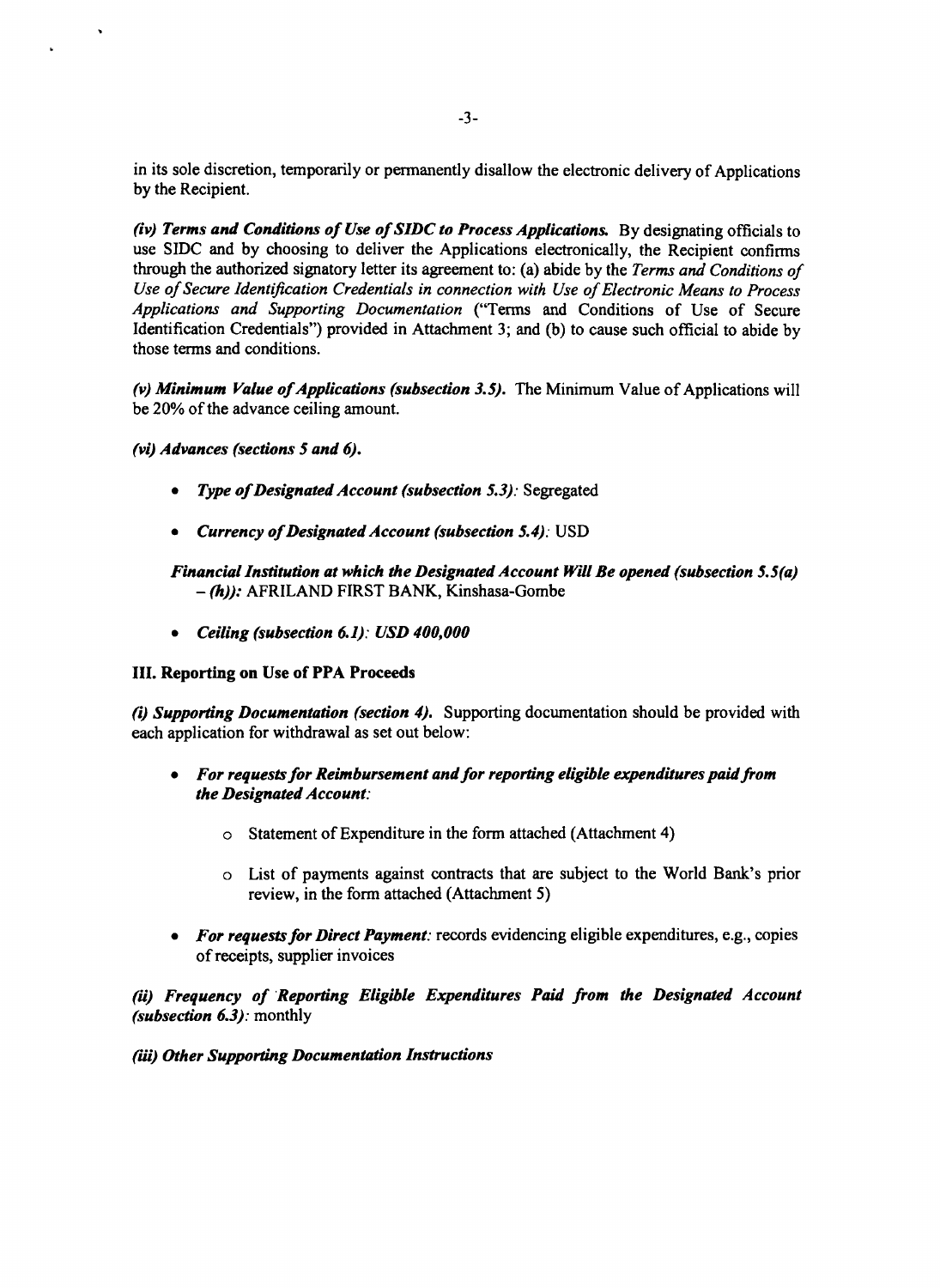**All** other supporting documentation for SOEs should be retained **by** the project management or Recipient and must be made available for review **by** periodic World Bank missions and internal and external auditors.

Please attach a copy of the bank statement and a Designated Account Reconciliation Statement (Attachment **6)** to each replenishment application to the Designated Account.

#### **IV Other Disbursement Instructions**

Funds from the Designated Account may be transferred to Transaction Accounts in local currency to meet eligible expenditures, provided that transactions and balance in this account are included in all project Financial reports and in the reconciliation referred to in Section **III (iii)** above.

#### **V. Other Important Information**

For additional information on disbursement arrangements, please refer to the sement Handbook available on the World Bank's public website at Disbursement Handbook available on the World Bank's public website at https://www.worldbank.org and its secure website "Client Connection" at https://www.worldbank.org https://clientconnection.worldbank.org. Print copies are available upon request.

From the Client Connection website, you will be able to download Applications, monitor the near real-time status of the PPA, and retrieve related policy, financial, and procurement information.

**If** you have not already done so, the World Bank recommends that you register as a user of the Client Connection website (https://clientconnection.worldbank.org). From this website you will be able to prepare and deliver Applications, monitor the near real-time status of the PPA, and retrieve related policy, financial, and procurement information. **All** Recipient officials authorized to sign and deliver Applications **by** electronic means are required to register with Client Connection before electronic delivery can be effected. For more information about the website and registration arrangements, please contact the World Bank **by** email at <clientconnection@worldbank.org>.

**If** you have any queries in relation to the above, please contact Issa Thiam, Finance Officer at LOA-AFR@worldbank.org using the above reference.

Very truly yours,

#### **INTERNATIONAL DEVELOPMENT ASSOCIATION**

**By** Paul Noumba Um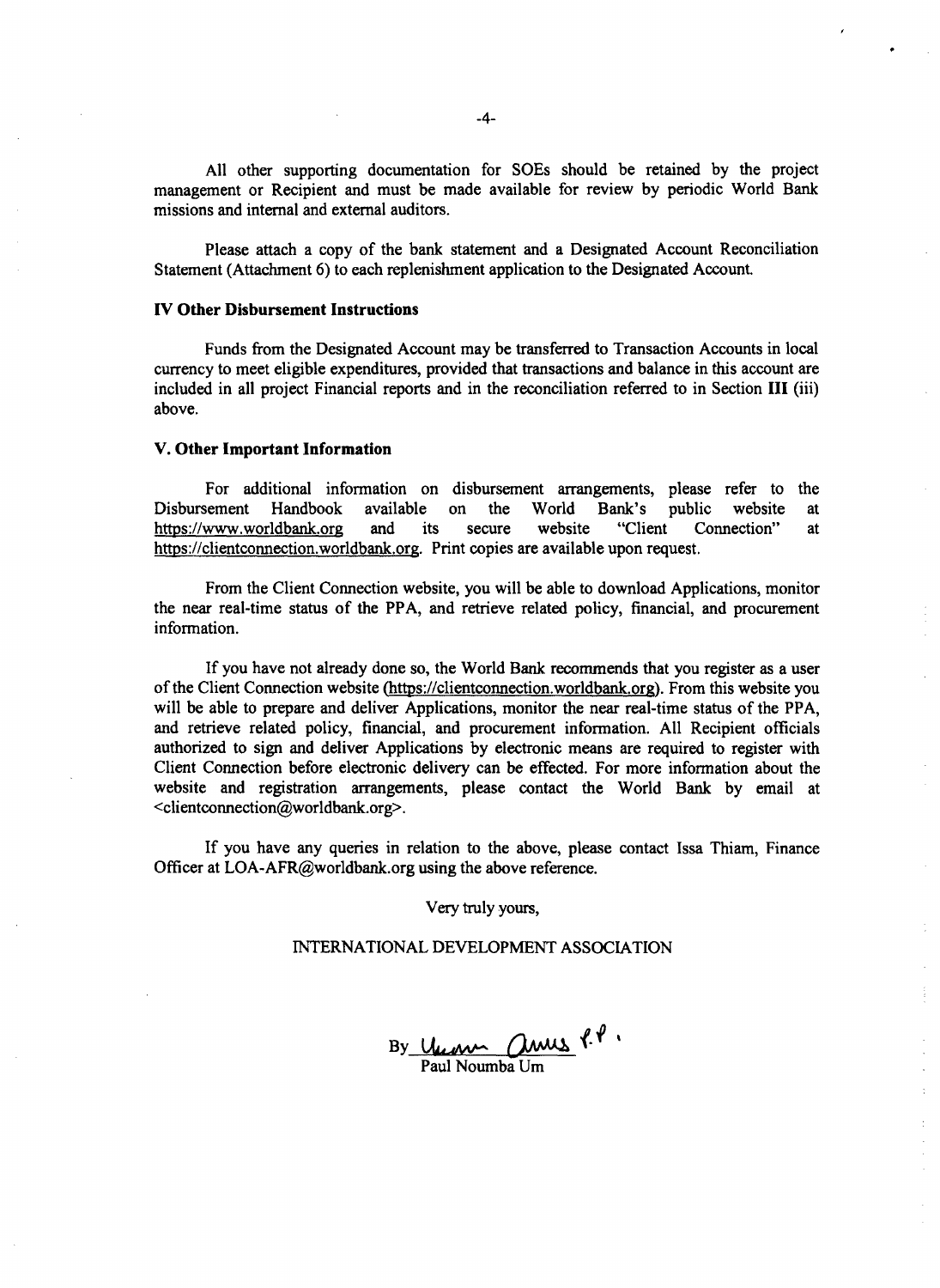# Acting Director for Regional Operations in Central, Eastern and Southern Africa Africa Region

Attachments

 $\ddot{\phantom{0}}$ 

- **1.** *Disbursement Guidelines for Investment Project Financing,* dated February **1, 2017**
	- 2. Form for Authorized Signatures
	- **3.** *Terms and Conditions of Use of Secure Identification Devices in connection with Use of**Electronic Means to Process Applications and Supporting Documentation, dated March 1,* **<b>2013**,
	- 4. Form of "Statement of Expenditure"
	- *5.* Form of Payments Against Contracts Subject to the World Bank's Prior Review
	- **6.** Form of Designated Account reconciliation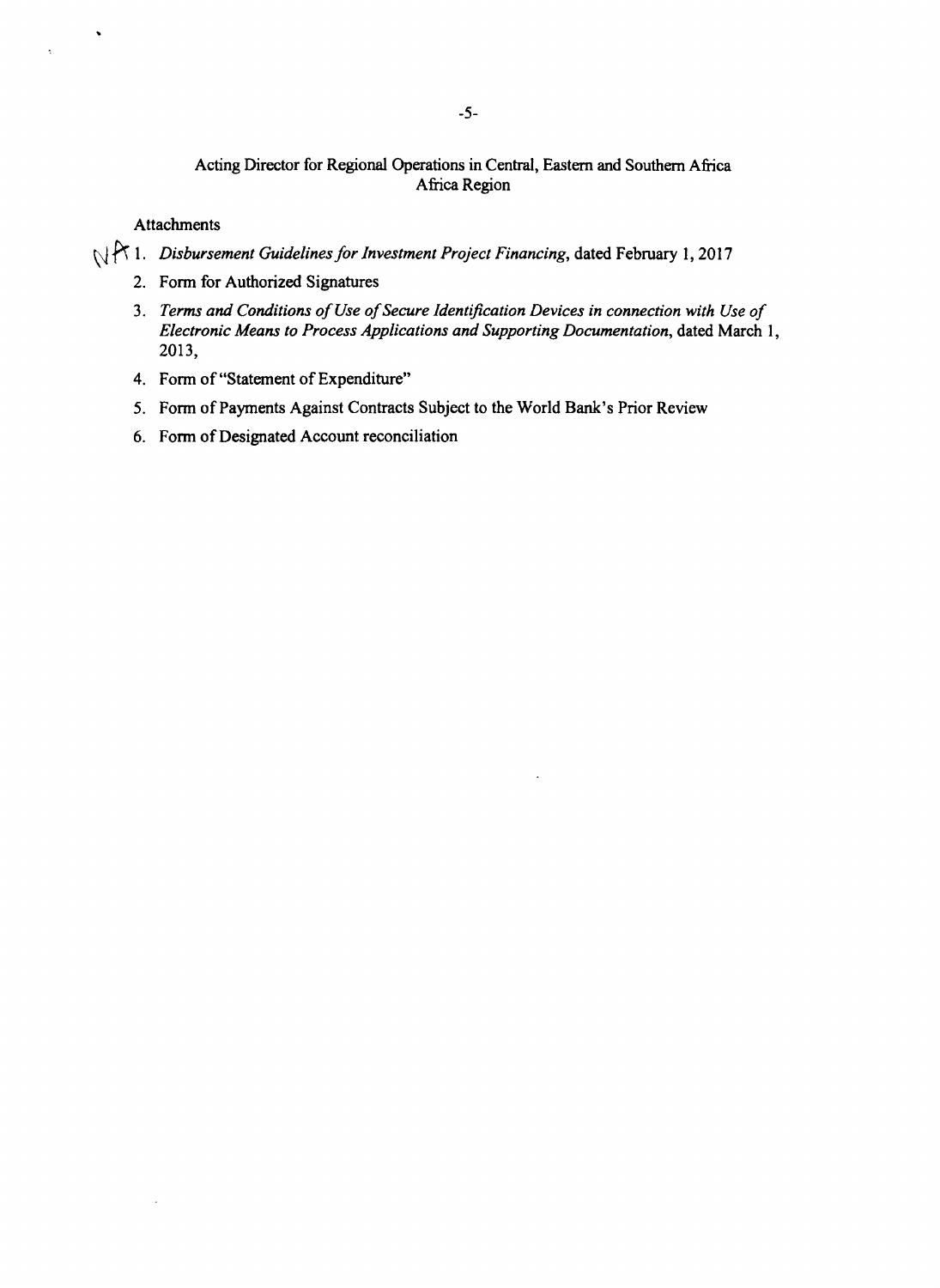# [Letterhead] Ministry of Finance [Street address] [City] [Country]

**[DATE]**

The World Bank Resident Mission Kinshasa, DRC

Attention: Mr. Paul Noumba Um, Acting Director for regional operations in Central, Eastern and Southern Africa

Dear Mr. Noumba,

# DRC: Proposed Preparation Advance Eastern and Central Africa Agricultural Transformation Project PPA No. V1480 Additional Instructions: Disbursement

**<sup>I</sup>**refer to the Advance Agreement between the Democratic Republic of Congo ("Recipient") and the International Development Association/International Bank for Reconstruction and Development ("World Bank") of same date herewith for the above-referenced project (the "Agreement"). For the purposes of Section **3.03** of the Standard Conditions for Advances Made **by** the World Bank under its Project Preparation Facility, as defined in the Agreement, any [<sup>1</sup>one] of the persons whose authenticated specimen signatures appear below is authorized on behalf of the Recipient to sign applications for withdrawal and applications for a special commitment under this Project Preparation Advance:

For the purpose of delivering Applications to the World Bank, 2[each] of the persons whose authenticated specimen signatures appears below is authorized on

<sup>&#</sup>x27;Instruction to the Recipient when sending this letter to the World Bank: Stipulate *if* more than one person needs to sign Applications, and how many or which positions, and if any thresholds apply.

<sup>&</sup>lt;sup>2</sup> Instruction to the Recipient: Stipulate if more than one person needs to *jointly* sign Applications, if so, please indicate the actual number. *Please delete this footnote in final letter that is sent to the Bank.*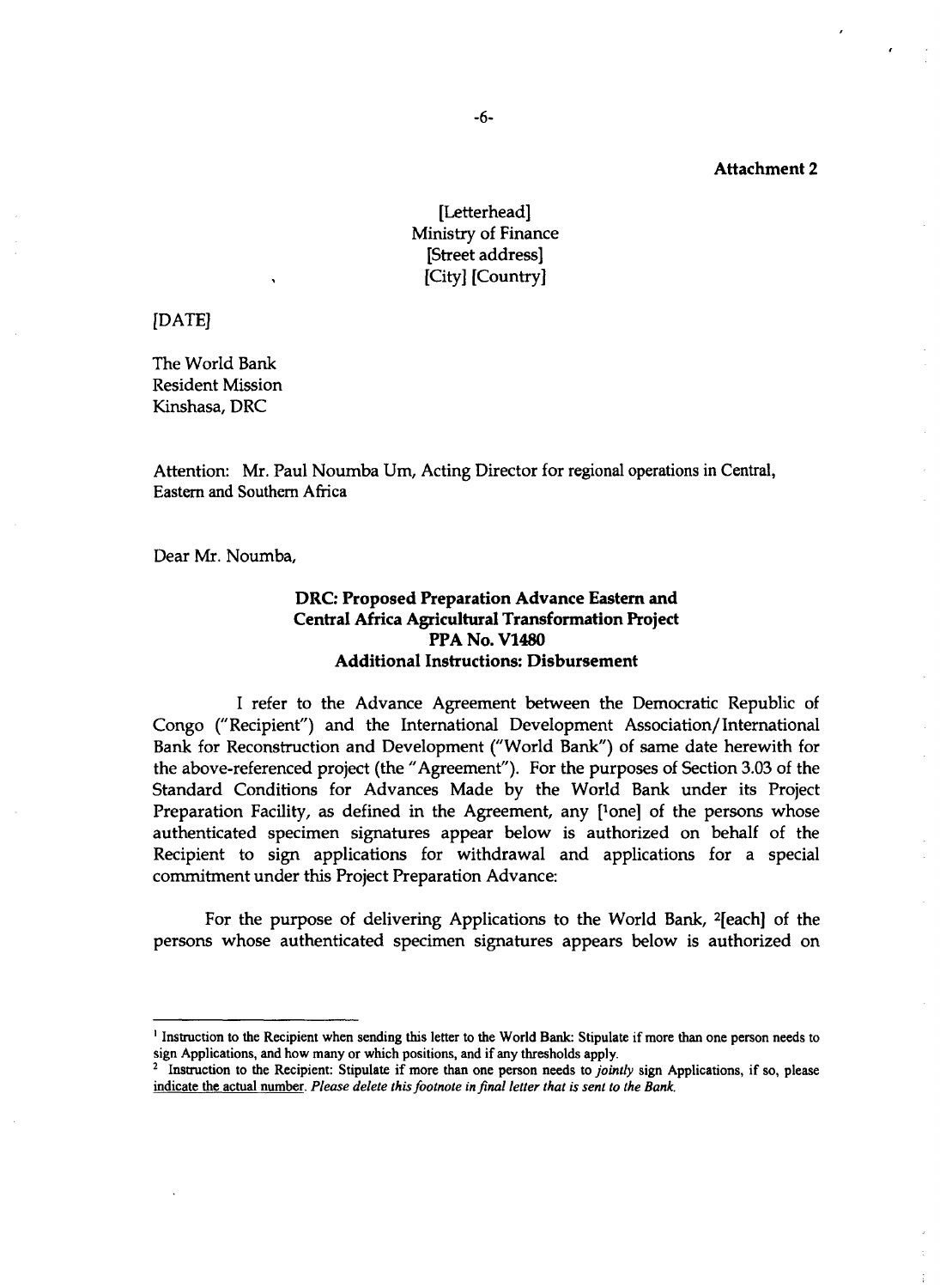behalf of the Recipient, acting <sup>3</sup>[individually] <sup>4</sup>[jointly], to deliver Applications, and evidence in support thereof on the terms and conditions specified by the World Bank.

<sup>5</sup>[This confirms that the Recipient is authorizing such persons to accept Tokens and to deliver the Applications and supporting documents to the World Bank by electronic means. In full recognition that the World Bank sha

World Bank records with respect to this Agreement. This Authorization replaces and supersedes any Authorization currently in the

| [Name], [position] | Specimen Signature: |
|--------------------|---------------------|
| [Name], [position] | Specimen Signature: |
| [Name], [position] | Specimen Signature: |

Yours truly,

**/** signed

[Position]<sup>6</sup>

**<sup>3</sup>**Instruction to the Recipient: Use this bracket if any one of the authorized persons may sign; if this is not applicable, please delete. *Please delete this footnote in final letter that is sent to the Bank.*

<sup>&</sup>lt;sup>4</sup> Instruction to the Recipient: Use this bracket only if several individuals must jointly sign each Application; if this is not application; if this is not applicable, please delete. *Please delete this footnote in final* 

<sup>&</sup>lt;sup>5</sup> Instruction to the Recipient: Add this paragraph if the Recipient wishes to authorize the listed persons to accept Tokens and to deliver Applications by electronic means; if this is not applicable, please delete the p

**<sup>6</sup>**The letter should be signed **by** the official designated as the Recipient's Representative in the Advance Agreement.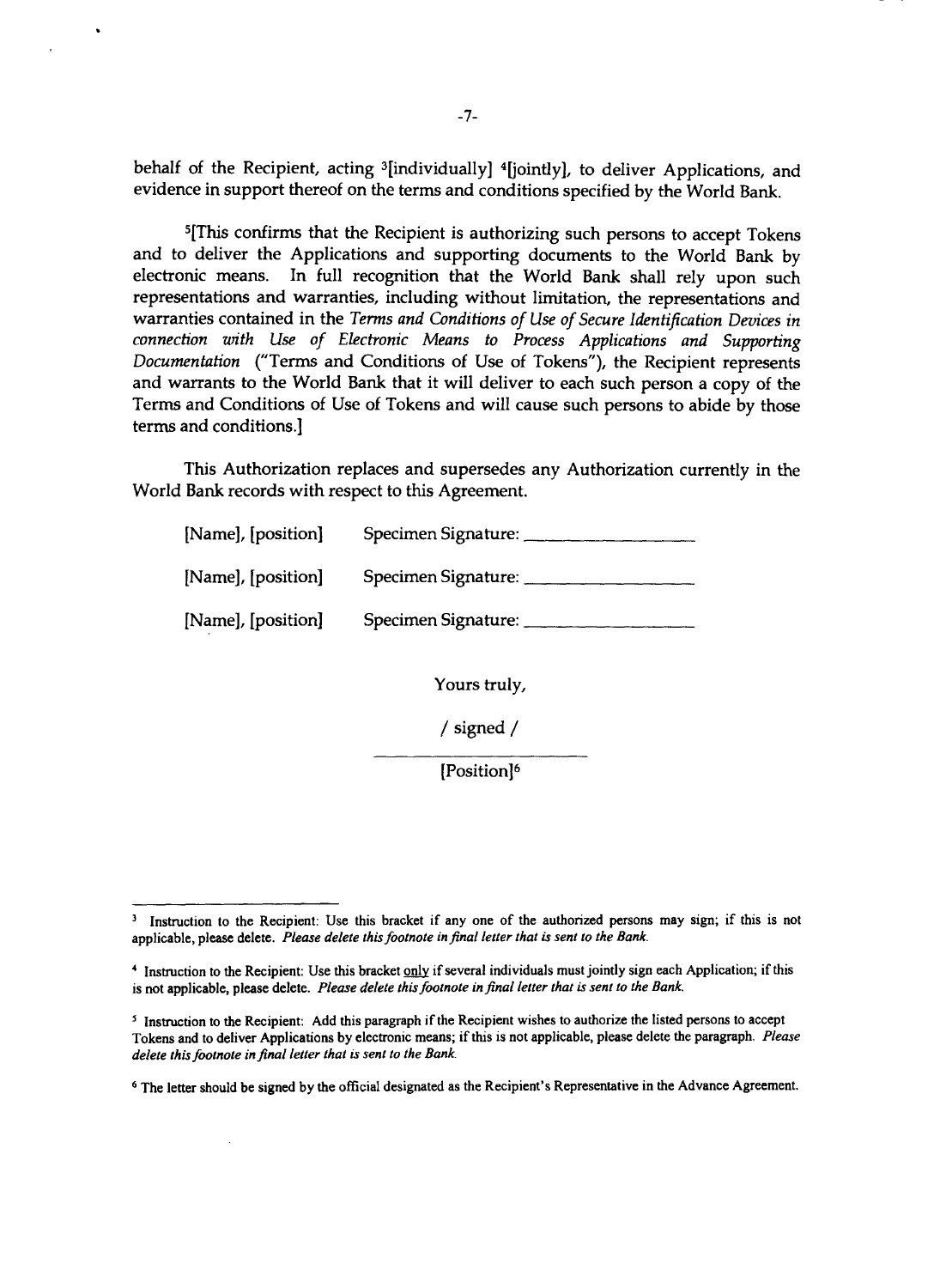# **Terms and Conditions of Use of Secure Identification Devices in connection with Use of Electronic Means to Process Applications and Supporting Documentation**

#### March **1, 2013**

The World Bank  $(Bank)^7$  will provide secure identification credentials (SIDC) to permit the Borrower<sup>8</sup> to deliver applications for withdrawal and applications for special commitments under the Agreement(s) and supporting documentation (such applications and supporting documentation together referred to in these Terms and Conditions of Use as Applications) to the Bank electronically, on the terms and conditions of use specified herein.

SIDC can be either: (a) hardware-based (Physical Token), or **(b)** software-based (Soft Token). The Bank reserves the right to determine which type of **SIDC** is most appropriate.

#### **A. Identification of Users**

- **1.** The Borrower will be required to identify in a completed Authorized Signatory Letter **(ASL)** duly delivered to and received **by** the Bank each person who will be authorized to deliver Applications. The Bank will provide SIDC to each person identified in the **ASL** (Signatory), as provided below. The Borrower shall also immediately notify the Bank if a Signatory is no longer authorized **by** the Borrower to act as a Signatory.
- 2. Each Signatory must register as a user on the Bank's Client Connection **(CC)** website (https://clientconnection.worldbank.org) prior to receipt of his/her SIDC. Registration on **CC** will require that the Signatory establish a **CC** password **(CC** Password). The Signatory shall not reveal his/her **CC** Password to anyone or store or record the **CC** Password in written or other form. Upon registration as a **CC** user, the Signatory will be assigned a unique identifying account name.

#### B. Initialization **of SIDC**

- **1.** Prior to initialization of **SIDC by** a Signatory, the Signatory will acknowledge having read, understood and agreed to be bound **by** these Terms and Conditions of Use.
- 2. Where a Physical Token is to be used, promptly upon receipt of the Physical Token, the Signatory will access **CC** using his/her account name and **CC** Password and register his/her Physical Token and set a personal identification number **(PIN)** to be used in

<sup>&</sup>quot;Bank" includes IBRD and **IDA.**

<sup>&</sup>quot;Borrower" includes the borrower of an IBRD loan, **IDA** credit, or Project Preparation Facility advance and the recipient of a grant.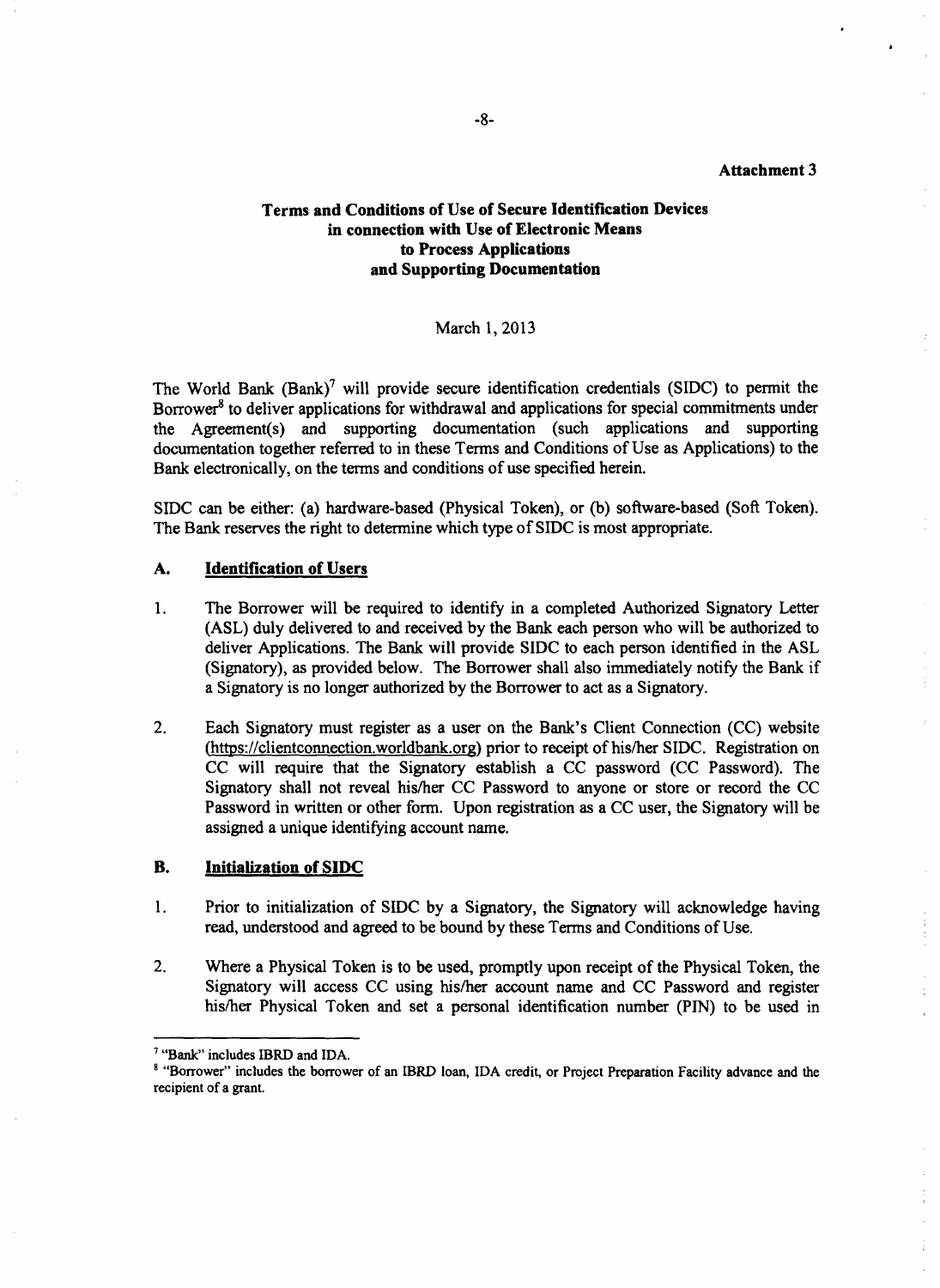connection with the use of his/her Physical Token, after which the Physical Token will be initialized for use by the Signatory exclusively for purposes of delivering Applications. **Vhere** a initialized for use by the Signatory exclusively for purposes of delivering Applications.<br>Where a Soft Token is to be used, the Signatory will access CC using his/her account<br>ame and CC Password and set a personal identifi maintain in its database a user account (Account) for each SIDC User for purposes of nanaging the SIDC of the SIDC User. Neither the Borrower nor the SIDC User will have ny access to the Account. initialized for use by the Signatory exclusively for purposes of delivering Applications.<br>Upon initialization of the SIDC, the Signatory will be a "SIDC User". The Bank will managing the SIDC of the SIDC User. Neither the Borrower nor the SIDC User will have

3. Prior to first use of the **SIDC by** the **SIDC** User, the Borrower shall ensure that the **SIDC** User has received training materials provided **by** the Bank in use of the **SIDC.**

## **C. Use of SIDC**

- 1. Use of the SIDC is strictly limited to use in the delivery of Applications by the SIDC User in the manner prescribed by the Bank in the Agreement(s) and these Terms and Conditions. Any other use of the SIDC is prohibite
- 2. The Bank assumes no responsibility or liability whatsoever for any misuse of the **SIDC by** the **SIDC** User, other representatives of the Borrower, or third parties.
- 3. The Borrower undertakes to ensure, and represents and warrants to the Bank (such representation and warranty being expressly relied upon by the Bank in granting SIDC) that each SIDC User understands and will abide by, t

## *4. Security*

**4.1.** The SIDC User shall not reveal his/her **PIN** to anyone or store or record the **PIN** in written or other form.

4.2. The **SIDC** User shall not allow anyone else to utilize his/her **SIDC** to deliver an Application to the Bank.

4.3. The **SIDC** User shall always logout from **CC** when not using the system. Failure to logout properly can create a route into the system that is unprotected.

**4.4. If** the **SIDC** User believes a third party has learned his/her **PIN** or has lost his/her Physical Token he/she shall immediately notify clientconnection@-worldbank.org.

*4.5.* The Borrower shall immediately notify the Bank at clientconnection(aworldbank.org of any lost, stolen or compromised SIDC, and take other reasonable steps to ensure such **SIDC** are disabled immediately.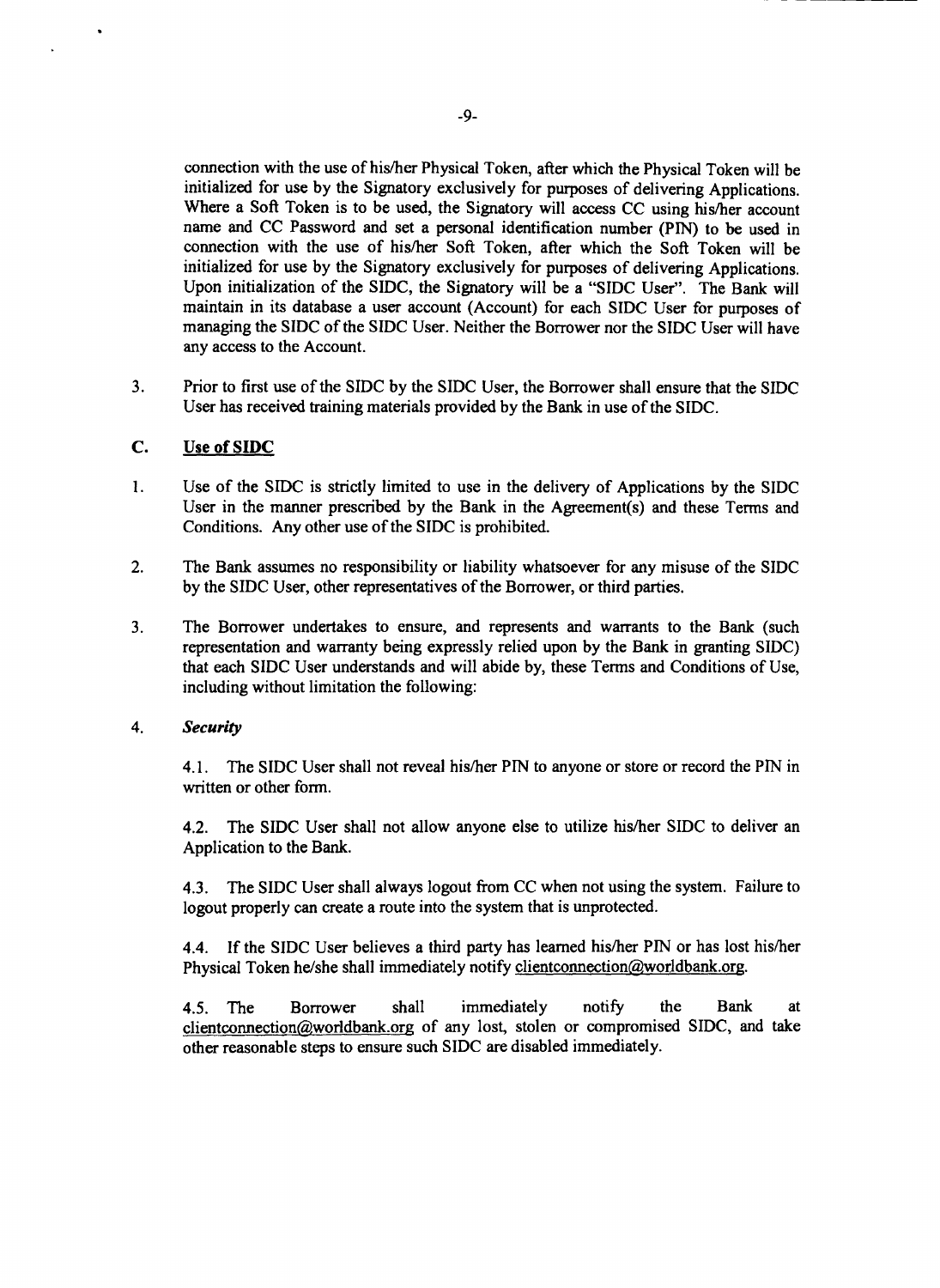#### *5. Reservation of Right to Disable SIDC*

**5.1.** The Borrower shall reserve the right to revoke the authorization of a **SIDC** User to use a **SIDC** for any reason.

**5.2.** The Bank reserves the right, in its sole discretion, to temporarily or permanently disable a **SIDC,** de-activate a **SIDC** User's Account or both.

#### *6. Care of Physical Tokens*

**6.1.** Physical Tokens will remain the property of the Bank.

**6.2.** The Bank will physically deliver a Physical Token to each Signatory designated to receive one in a manner to be determined **by** and satisfactory to the Bank.

**6.3.** Physical Tokens contain delicate and sophisticated instrumentation and therefore should be handled with due care, and should not be immersed in liquids, exposed to, extreme temperatures, crushed or bent. Also, Physical Tokens should be kept more than five *(5)* cm from devices that generate electromagnetic radiation (EMR), such as mobile phones, phone-enabled PDAs, smart phones and other similar devices. Physical Tokens should be carried and stored separate from any EMR device. At close range (less than **<sup>5</sup>** cm), these devices can output high levels of EMR that can interfere with the proper operation of electronic equipment, including the Physical Token.

6.4. Without derogating from these Terms and Conditions of Use, other technical instructions on the proper use and care of Physical Tokens are available at http://www.rsa.com.

ţ  $\bar{\rm s}$ 

 $\frac{1}{3}$ 

 $\frac{1}{2}$ 

# **7.** *Replacement*

**7.1.** Lost, damaged, compromised (in terms of 4.5, above) or destroyed Physical Tokens will be replaced at the expense of the Borrower.

**7.2.** The Bank reserves the right, in its sole discretion, not to replace any Physical Token in the case of misuse, or not to reactivate a SIDC User's Account.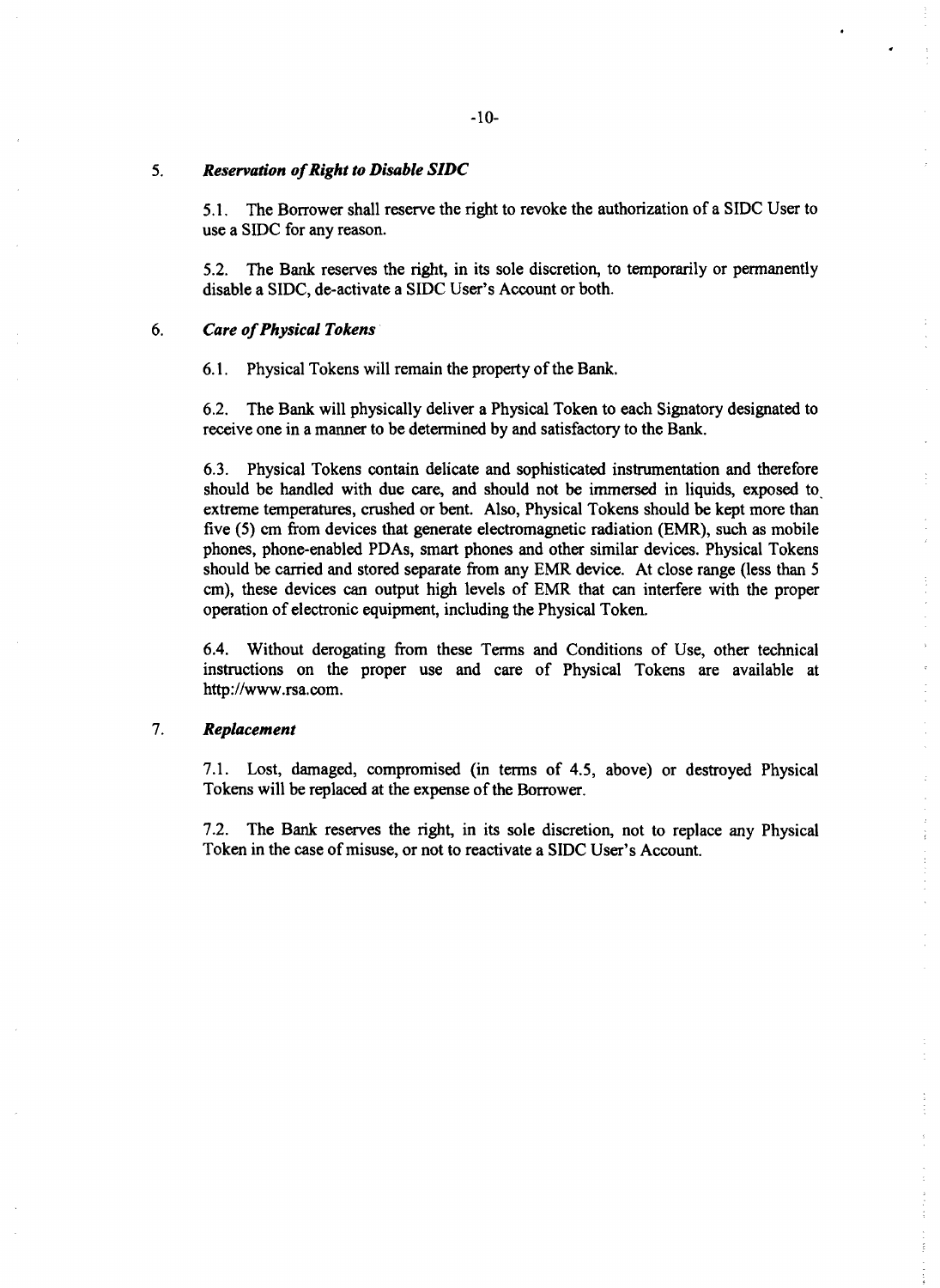$\bullet$ 

Statement of Expenditures **(SOE)**

| Payments made during the period from | Date: |
|--------------------------------------|-------|
|                                      |       |

| <b>Application No.:</b> |  |
|-------------------------|--|
| $C$ redit No.           |  |

For expenditures against the contracts not subject to the World Bank's Credit No.: Prior Review  $\mathcal{A}$ 

**SOE** No.:

 $\mathcal{L}$ 

|               | $\overline{2}$ | 3 <sup>7</sup> | 4                   | 5           | 6              | 7                  | 8            | 9       |
|---------------|----------------|----------------|---------------------|-------------|----------------|--------------------|--------------|---------|
|               |                |                |                     |             |                |                    |              |         |
| Item          | Category       | Currency and   | Currency and        | Eligible %  | Amount         | Currency and       | Exchange     | Remarks |
| No.           | No. $(**)$     | Total Amount   | <b>Total Amount</b> | from        | Eligible       | <b>Amount Paid</b> | Rate (Col. 7 |         |
|               |                | of Contract    | of Invoice          | Schedule 2, | for            | from               | divided by   |         |
|               |                |                | Covered by          | Section IV  | Financing      | Designated         | Col. 6)      |         |
|               |                |                | Application         | of Credit   | $(4 \times 5)$ | Account (if        |              |         |
|               |                |                | (Net of             | Agreement   |                | Applicable)        |              |         |
|               |                |                | Retention)          |             |                |                    |              |         |
|               |                |                |                     |             |                |                    |              |         |
|               |                |                |                     |             |                |                    |              |         |
|               |                |                |                     |             |                |                    |              |         |
|               |                |                |                     |             |                |                    |              |         |
|               |                |                |                     |             |                |                    |              |         |
|               |                |                |                     |             |                |                    |              |         |
|               |                |                |                     |             |                |                    |              |         |
| <b>TOTALS</b> |                |                |                     |             |                |                    |              |         |

Supporting documents for this **SOE** retained at

**Contract Contract State** 

(location)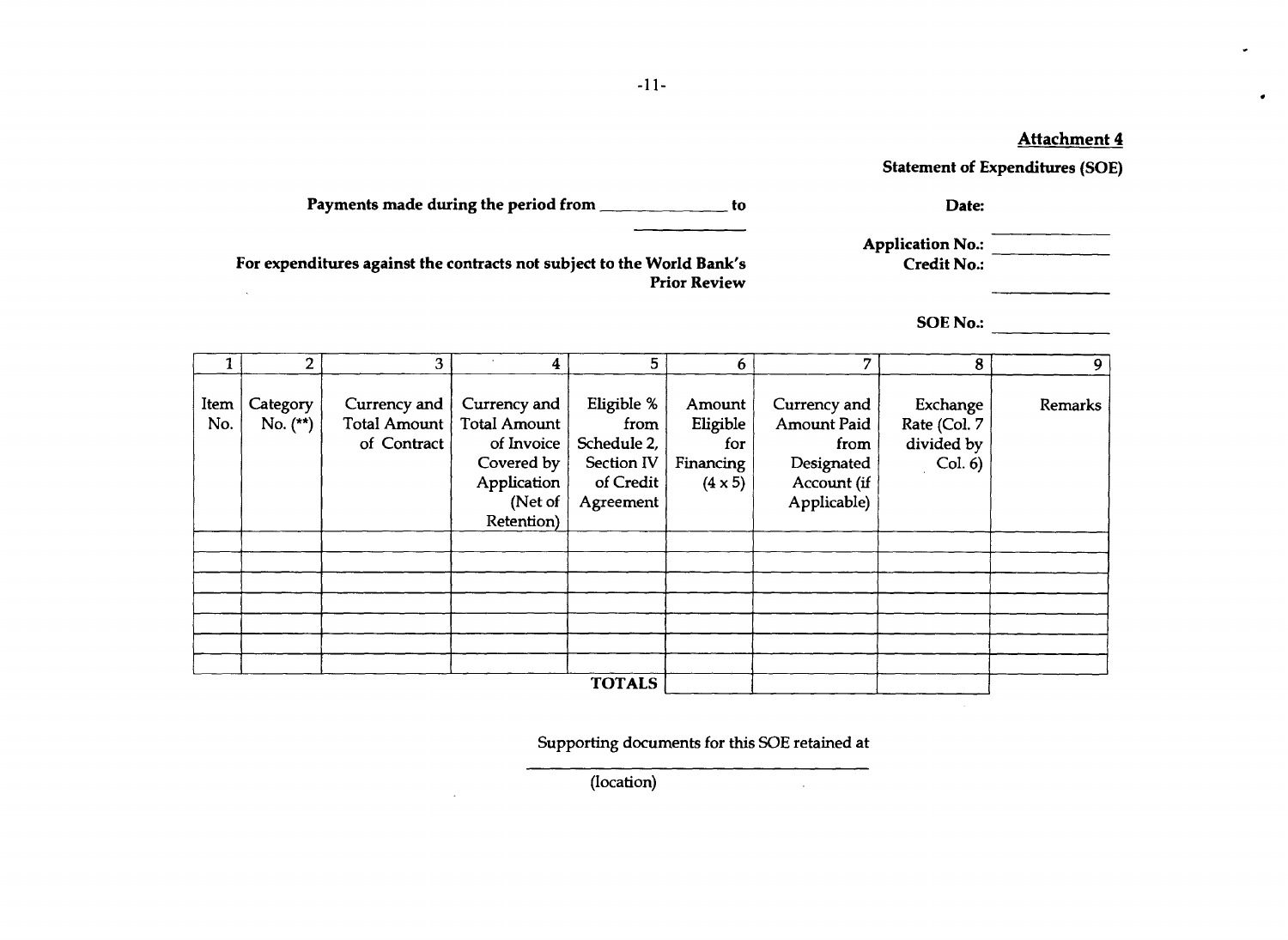$\frac{1}{2} \frac{1}{2} \frac{1}{2} \frac{1}{2} \frac{1}{2} \frac{1}{2} \frac{1}{2} \frac{1}{2} \frac{1}{2} \frac{1}{2} \frac{1}{2} \frac{1}{2} \frac{1}{2} \frac{1}{2} \frac{1}{2} \frac{1}{2} \frac{1}{2} \frac{1}{2} \frac{1}{2} \frac{1}{2} \frac{1}{2} \frac{1}{2} \frac{1}{2} \frac{1}{2} \frac{1}{2} \frac{1}{2} \frac{1}{2} \frac{1}{2} \frac{1}{2} \frac{1}{2} \frac{1}{2} \frac{$ 

 $\frac{1}{2}$  $\frac{1}{2}$ 

| <b>Contract</b><br><b>Number</b> | <b>Supplier</b> | <b>Contract</b><br>Date | <b>Contract</b><br>Amount | Date of<br><b>Association's</b><br><b>Non</b><br>Objection to<br><b>Contract</b> | <b>Amount Paid to</b><br><b>Supplier during</b><br>Period | Association's<br><b>Share of Amt</b><br><b>Paid to Supplier</b><br>during Period |
|----------------------------------|-----------------|-------------------------|---------------------------|----------------------------------------------------------------------------------|-----------------------------------------------------------|----------------------------------------------------------------------------------|
|                                  |                 |                         |                           |                                                                                  |                                                           |                                                                                  |
|                                  |                 |                         |                           |                                                                                  |                                                           |                                                                                  |
|                                  |                 |                         |                           |                                                                                  |                                                           |                                                                                  |
|                                  |                 |                         |                           |                                                                                  |                                                           |                                                                                  |
|                                  |                 |                         |                           |                                                                                  |                                                           |                                                                                  |
|                                  |                 |                         |                           |                                                                                  |                                                           |                                                                                  |
|                                  |                 |                         |                           |                                                                                  |                                                           |                                                                                  |
|                                  |                 |                         |                           |                                                                                  |                                                           |                                                                                  |

#### Payments Made during Reporting Perio Against Contracts Subject to the Association's Prior Review